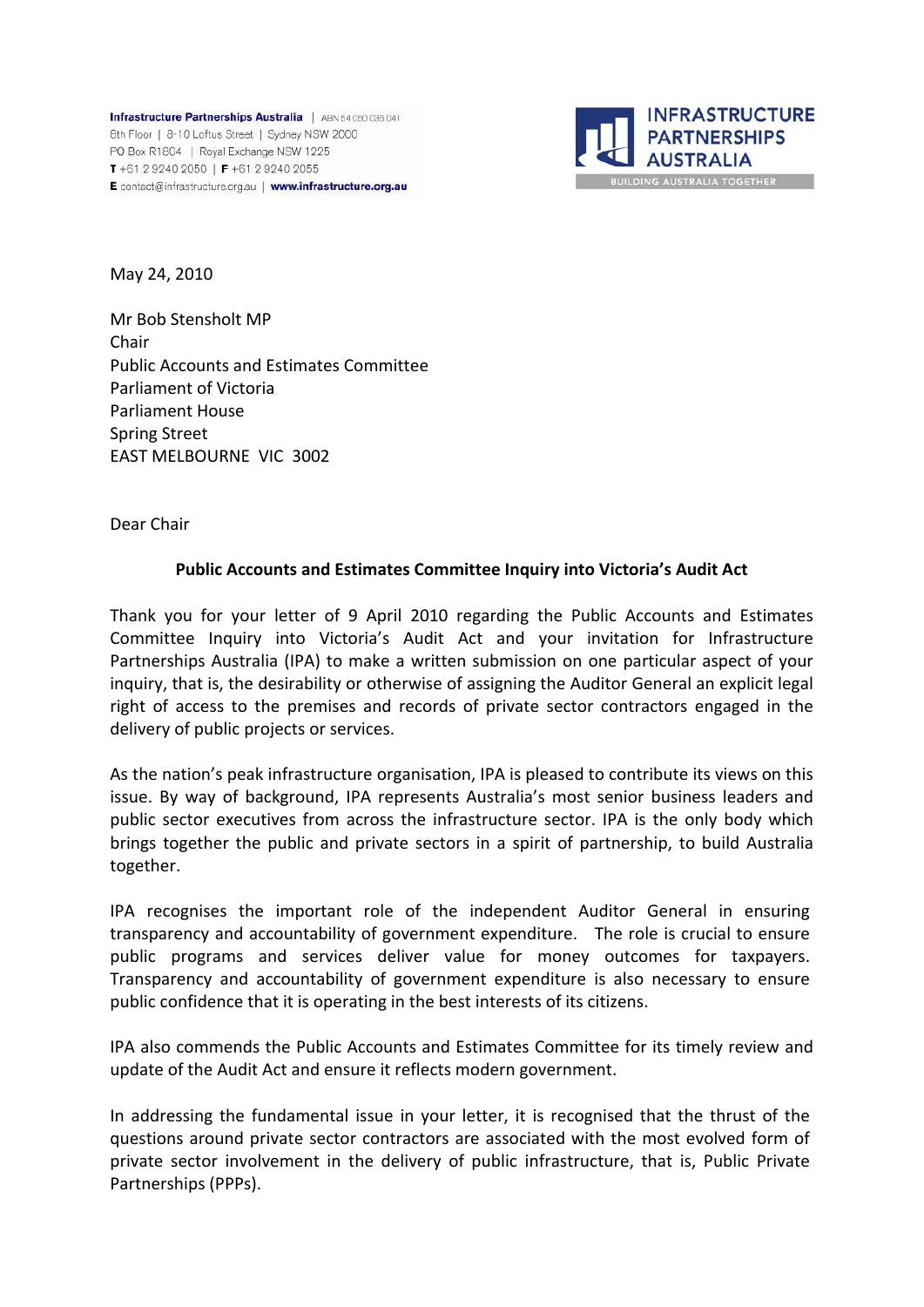It is IPA's view there is no fundamental accountability justification for the Audit Act to assign an explicit authority for the Auditor General to access the premises and records of private sector contractors engaged in the delivery of major public projects or services. This view is based primarily on the fact that the Auditor General already has substantial powers under the Audit Act with respect to non‐government entities receiving government funds and access to persons, documents and other information, and because PPPs are already subject to a substantial degree of transparency and accountability.

### **Current powers of the Victorian Auditor General**

With respect to the powers of the Auditor-General, IPA considers there is already sufficient capacity for the Auditor General to assess whether private sector involvement in infrastructure delivery is delivering value for money for the taxpayer. Considering the objectives of the Audit Act 2004, part 3A (1)(c) explicitly states one of the objectives being:

*to determine whether financial benefits given by the State or an authority to non‐ government bodies are being applied economically, efficiently and effectively for the purposes for which they were given;*

In addition, Sections 11 and 12 of the Audit Act 2004 also provide the Auditor‐General with wide ranging powers relating to access to persons, documents and information. None of this would exclude contractors involved in the delivery of public infrastructure.

If it is accepted that the powers already exist to allow the Auditor General access to the premises and records of private sector contractors engaged in the delivery of public projects or services, then the question is why should there be an explicit right of access written in to the Audit Act. This question suggests there is something particular about privately financed projects requiring greater scrutiny than more traditional procurement methods. IPA rejects this suggestion.

# **Transparency and accountability**

1

The creation of Partnerships Victoria in 2000 was a clear indication the Government was committed to putting a framework around PPPs, establish best practice and provide further clarity and transparency around their workings. As a result Victoria not only leads the country in the use of PPPs but, along with the UK, the world. Following the 2004 Review of Partnerships Victoria Provided Infrastructure<sup>[1](#page-1-0)</sup>, conducted by Peter Fitzgerald, which revealed substantial oversight of PPP projects by the Auditor‐General, further significant changes were made to the Partnerships Victoria Guidelines to improve transparency and accountability.

It is IPA's view that Partnerships Victoria has gone to considerable lengths to provide a high degree of transparency for their PPP projects. As stated on the Partnerships Victoria website "PPP projects are subject to the same whole of government openness and disclosure policies such as Freedom of Information requirements and contract publishing

<span id="page-1-0"></span><sup>1</sup> Review of *Partnerships Victoria* Provided Infrastructure, Final Report to the Treasurer, January <sup>2004</sup> Peter Fitzgerald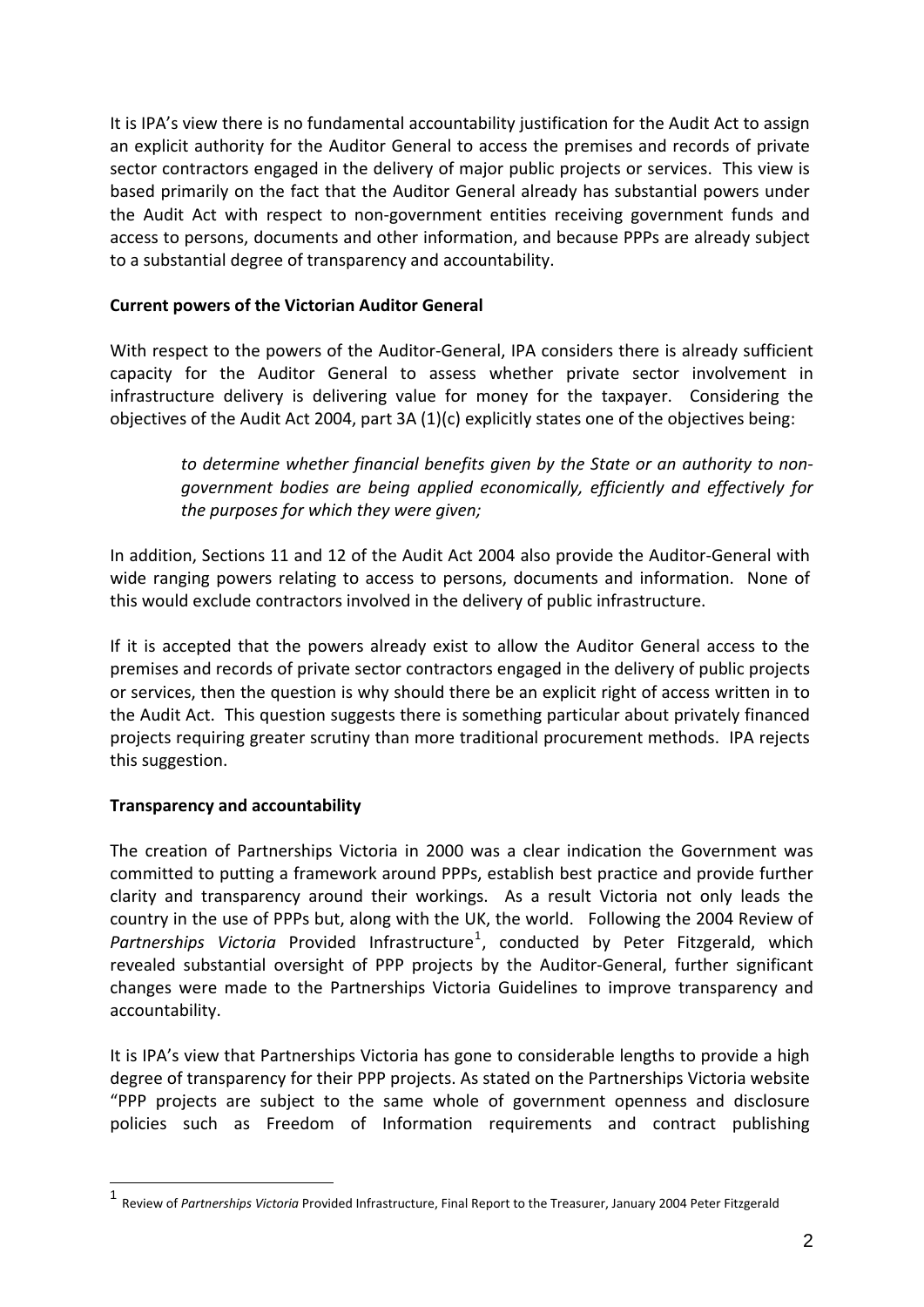requirements." And further, it is stated that the Auditor‐General has "full and complete access as required to information on any Victorian PPP project".

Partnerships Victoria guidelines contain very clear requirements relating to disclosure during the entire PPP process. This includes publishing of the executed contract on the Contracts website within three months of financial close and tabling of the project summary in Parliament at the time of its release, to be updated if any significant changes are made to the nature of the project post‐release. These kinds of measures go well beyond the level of scrutiny offered by other procurement methods.

# **Value for money ‐ private financing**

There is a substantial body of evidence to support the role of the PPP as one of a suite of valid procurement options available to government on a fit for project basis. Partnerships Victoria projects represent about 10 per cent of the total infrastructure investment and sit alongside more conventional procurement options. Various studies of PPPs around the world, including Victoria have demonstrated the benefits of PPPs in terms of on-time, onbudget delivery, reduced construction and overall lifecycle costs, strong customer service orientation and outcome based value for money.

In 2003 the UK National Audit Office compared infrastructure projects procured via PPP against projects procured by other means. The study reported that 73 percent of non‐PFI (PPP) construction projects were over budget and 70 percent were delivered late. In contrast, 20 percent of the PFI projects came in over budget and 24 percent were late.

In Australia, a 2007 IPA commissioned research paper looked at a sample of 21 PPP projects and 33 traditional projects. The study demonstrated that PPP projects were completed 3.4% ahead of time, whereas projects procured through the public sector conventional approach were completed 23.5% behind time. In addition, on a contracted \$4.9 billion of PPP projects the net cost over-run was \$58 million – not statistically different from zero, however for \$4.5 billion of traditional procurement projects, the net cost over-run amounted to \$673 million. Later, updated research conducted by the University of Melbourne found that in relation to expected cost and final cost outcomes, PPPs performed 31% better than traditional projects.

The 2004 Fitzgerald study of the Partnerships Victoria policy found strong evidence of the net benefits of PPPs, including that for the 8 PPP projects examined the weighted average savings was 9 per cent across all projects<sup>[2](#page-2-0)</sup>.

# **Conclusion**

1

IPA appreciates the crucial role of the Independent Auditor General to ensure the Victorian taxpayer is receiving value for money for government expenditure on goods and services. The Public Accounts and Estimates Committee should also be commended for its commitment to review and update the Audit Act and the role of the Auditor General to ensure it is in keeping with the practices of modern government.

<span id="page-2-0"></span><sup>2</sup> Review of *Partnerships Victoria* Provided Infrastructure, Final Report to the Treasurer, January <sup>2004</sup> Peter Fitzgerald